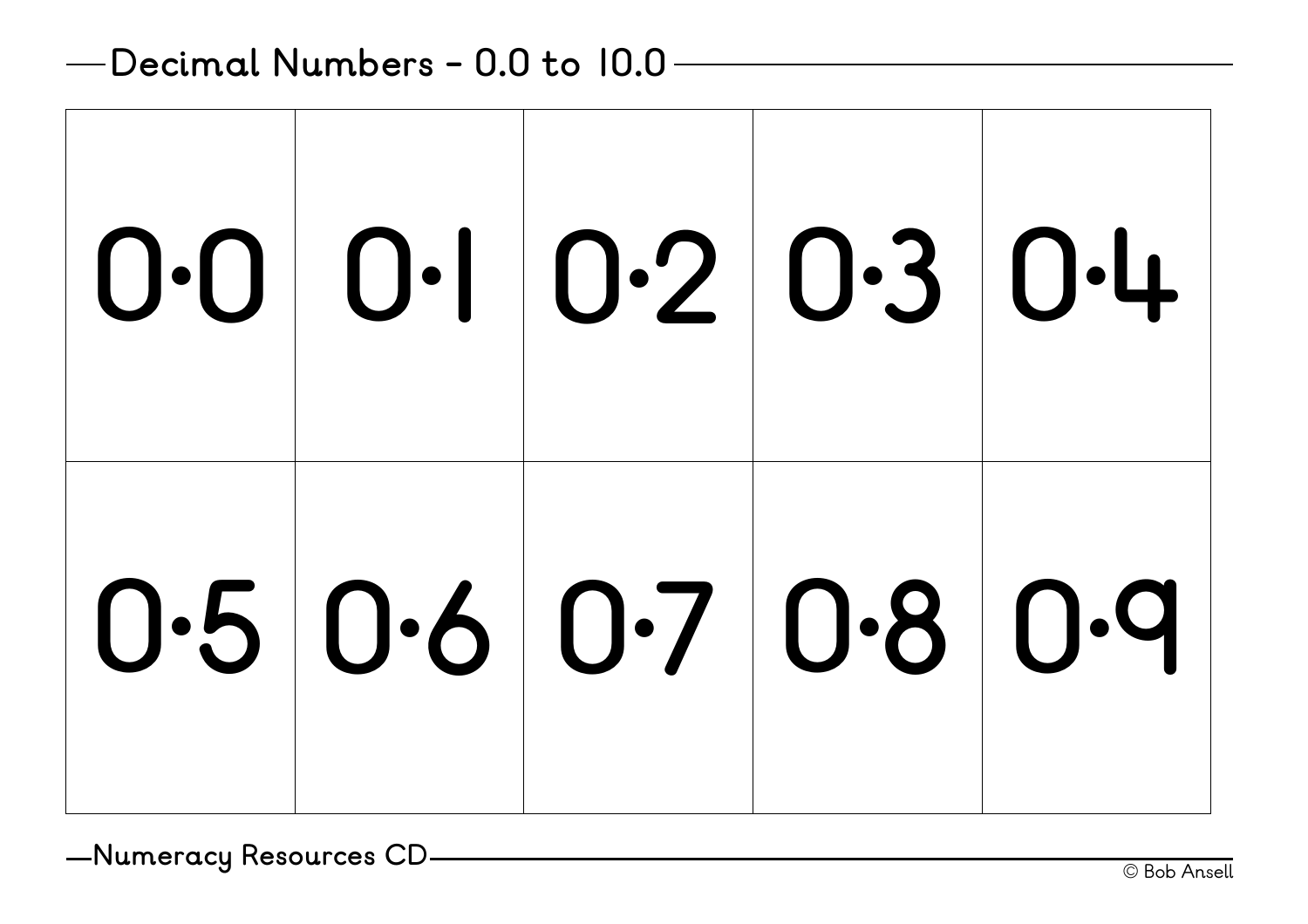| 10 11 2 13 14                 |  |  |
|-------------------------------|--|--|
| $1.5$ $1.6$ $1.7$ $1.8$ $1.9$ |  |  |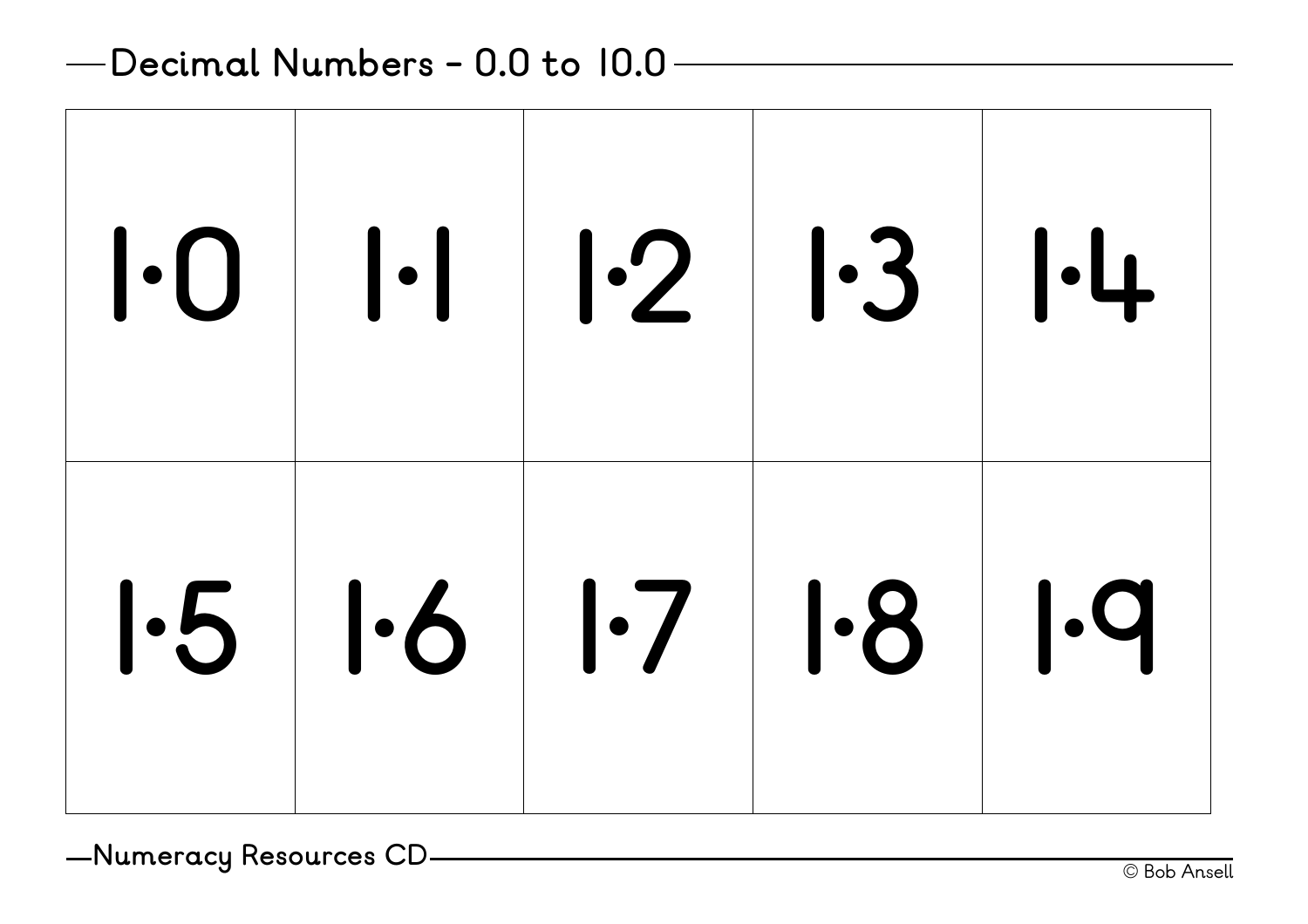|                      |  | $20$ 2.1 $22$ $23$ $24$ |
|----------------------|--|-------------------------|
| $25$ 2.6 2.7 2.8 2.9 |  |                         |

© Bob Ansell **Numeracy Resources CD**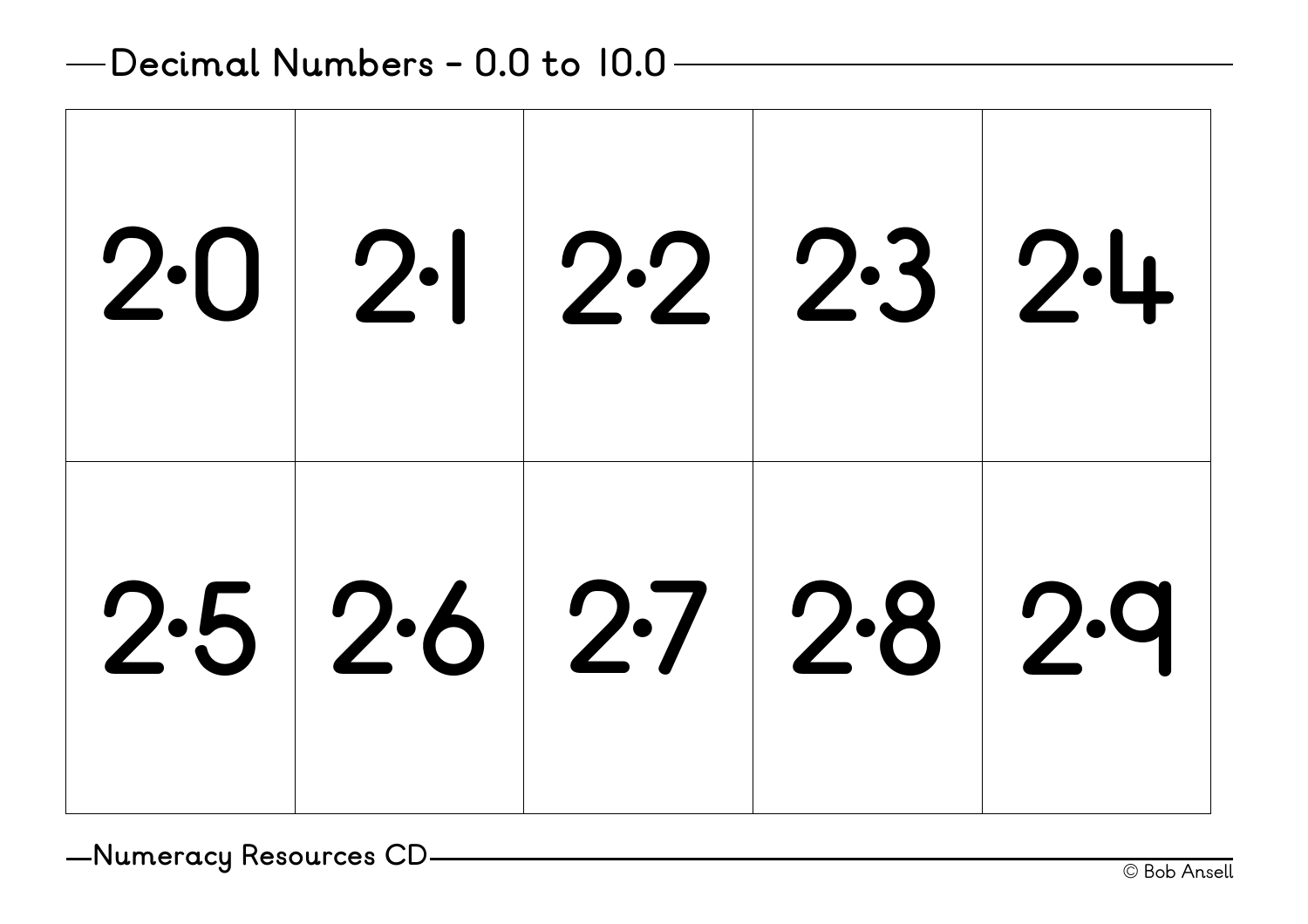| 30 31 32 333                  |  |  |
|-------------------------------|--|--|
| $3.5$ $3.6$ $3.7$ $3.8$ $3.9$ |  |  |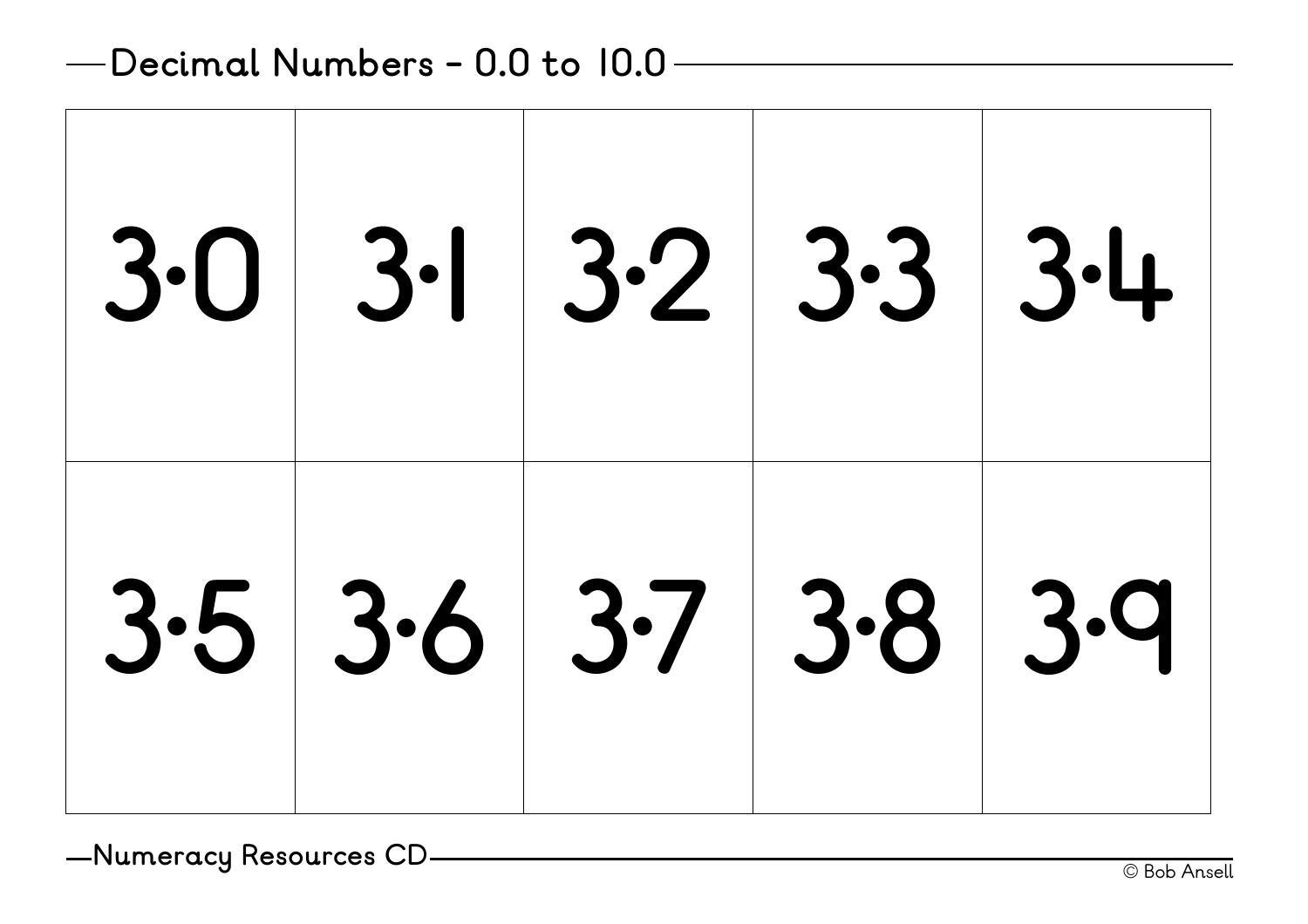| $404 - 142 + 34$      |  |  |
|-----------------------|--|--|
| $4.5$ 4.6 4.7 4.8 4.9 |  |  |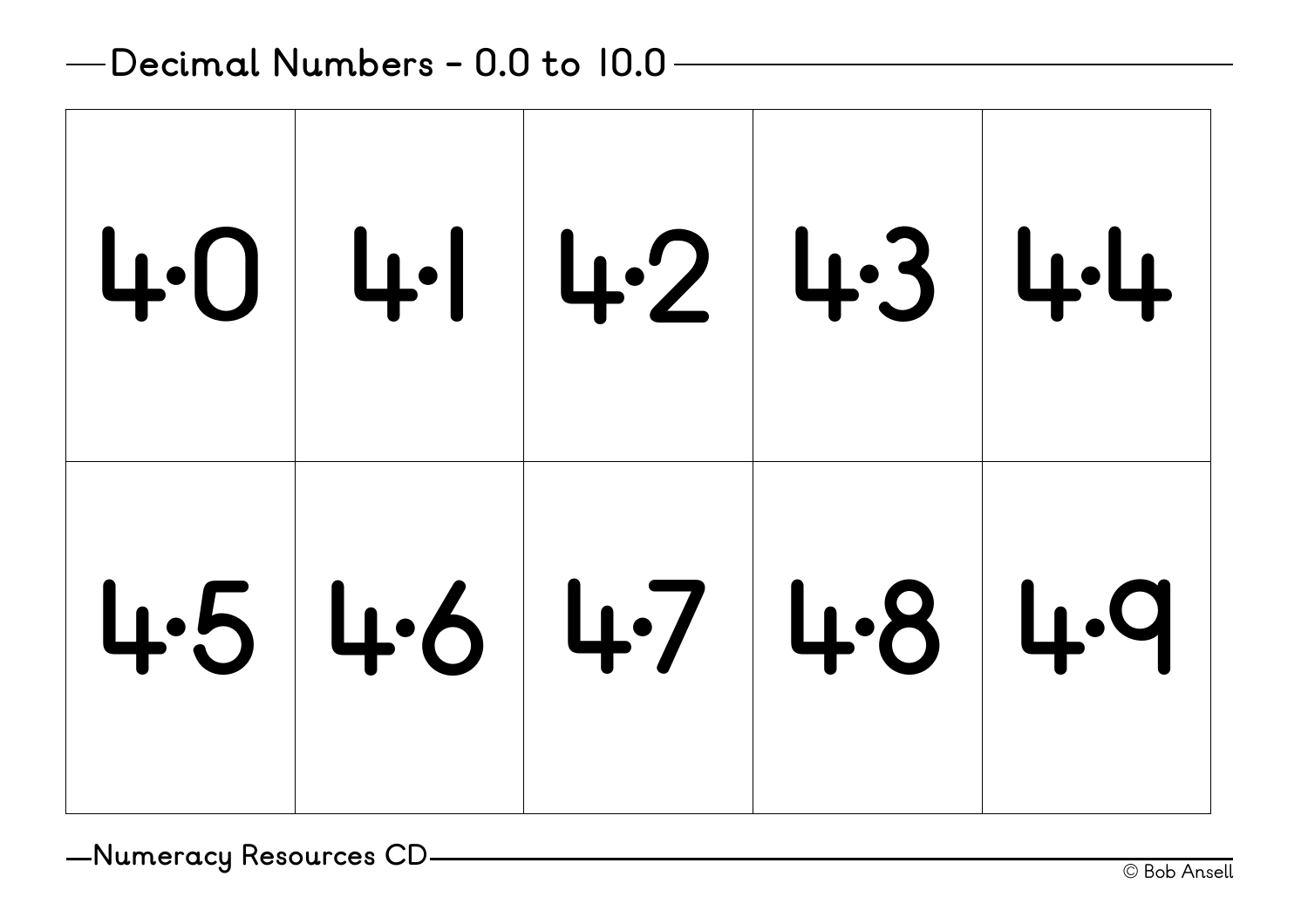| 50 51 52 53 54                |  |  |
|-------------------------------|--|--|
| $5.5$ $5.6$ $5.7$ $5.8$ $5.9$ |  |  |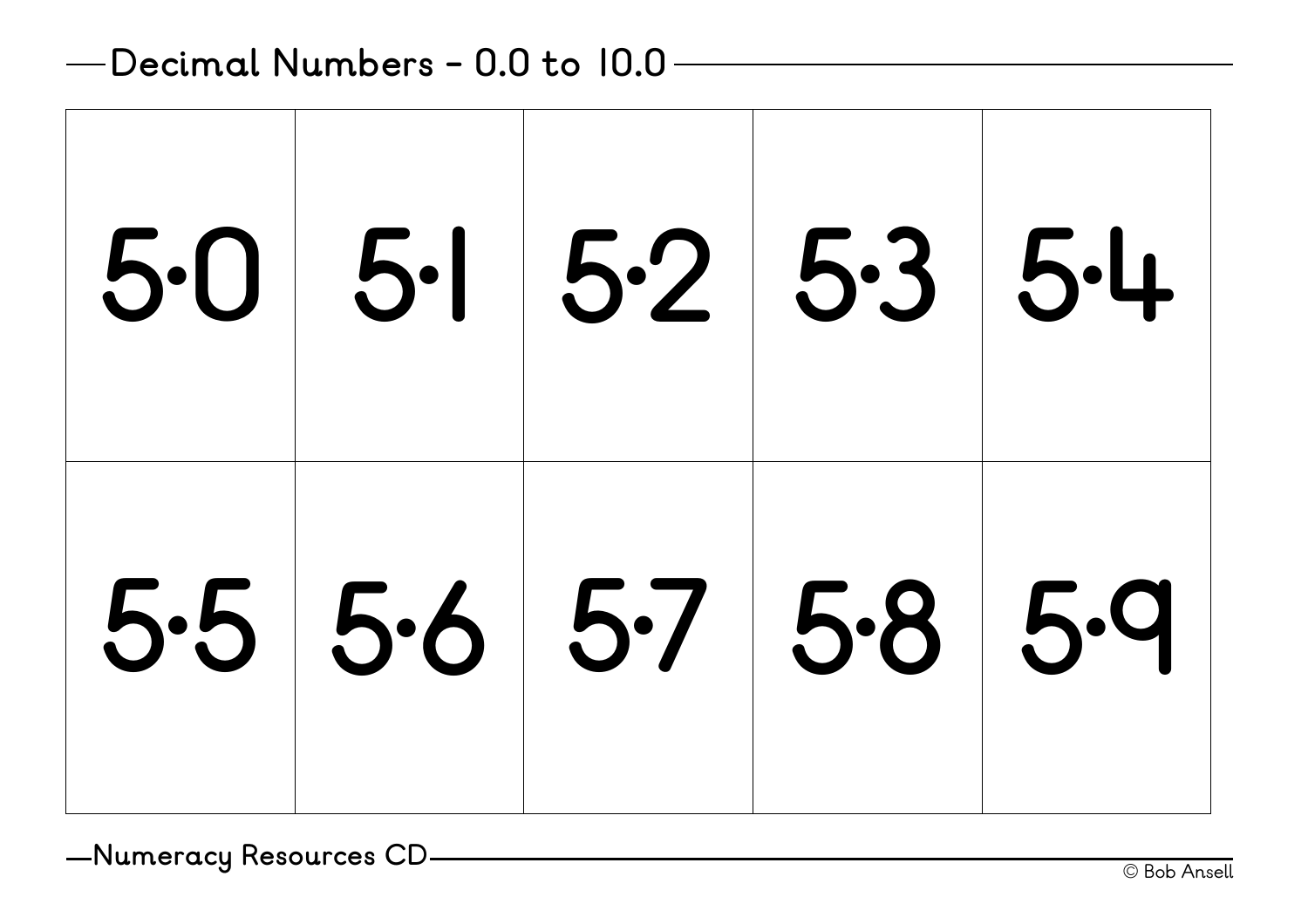| 60 61 62 63 64 |  |  |
|----------------|--|--|
| 6566676869     |  |  |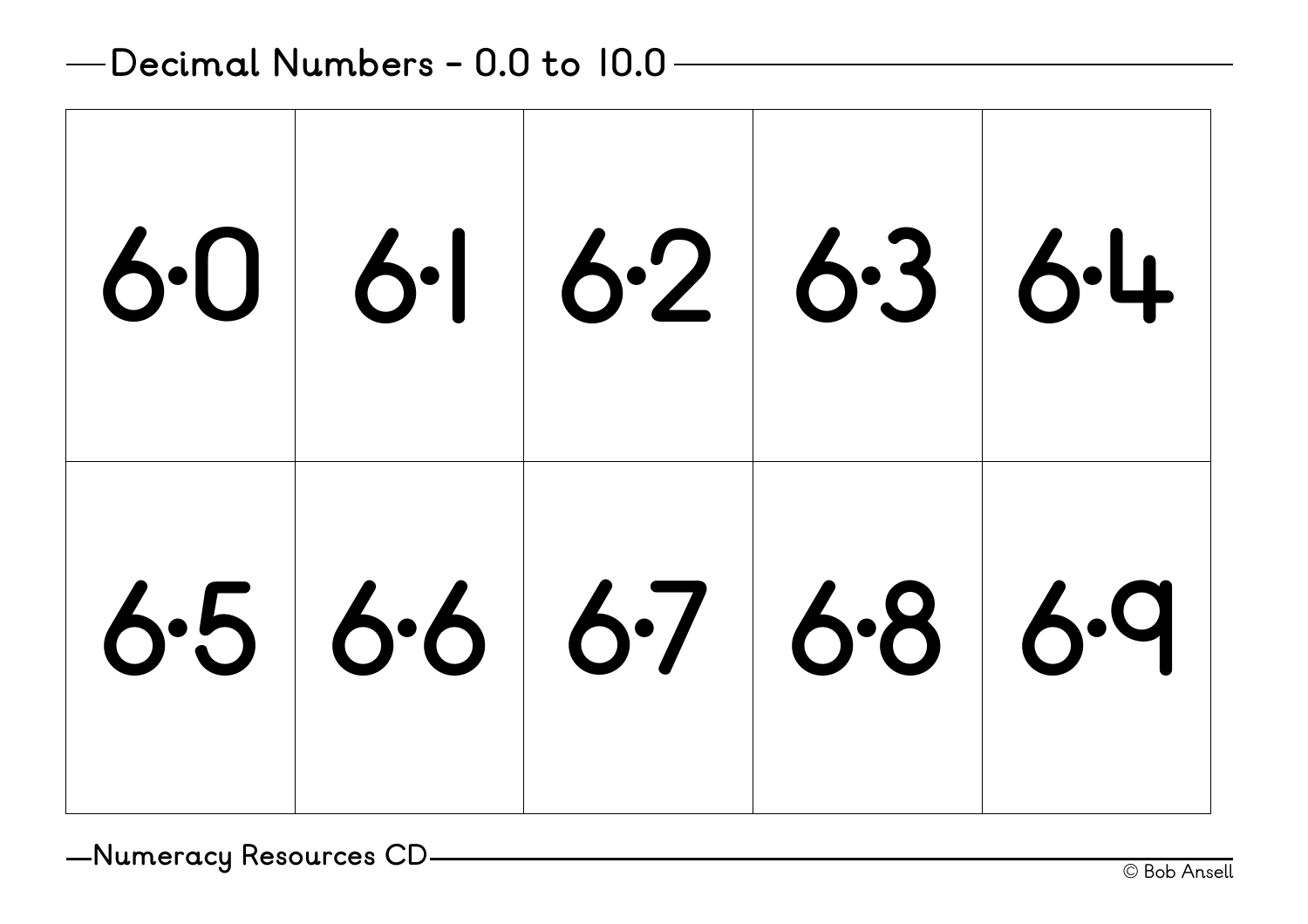| $70$ 7.1 7.2 7.3 7.4  |  |  |
|-----------------------|--|--|
| $7.5$ 7.6 7.7 7.8 7.9 |  |  |

© Bob Ansell **Numeracy Resources CD**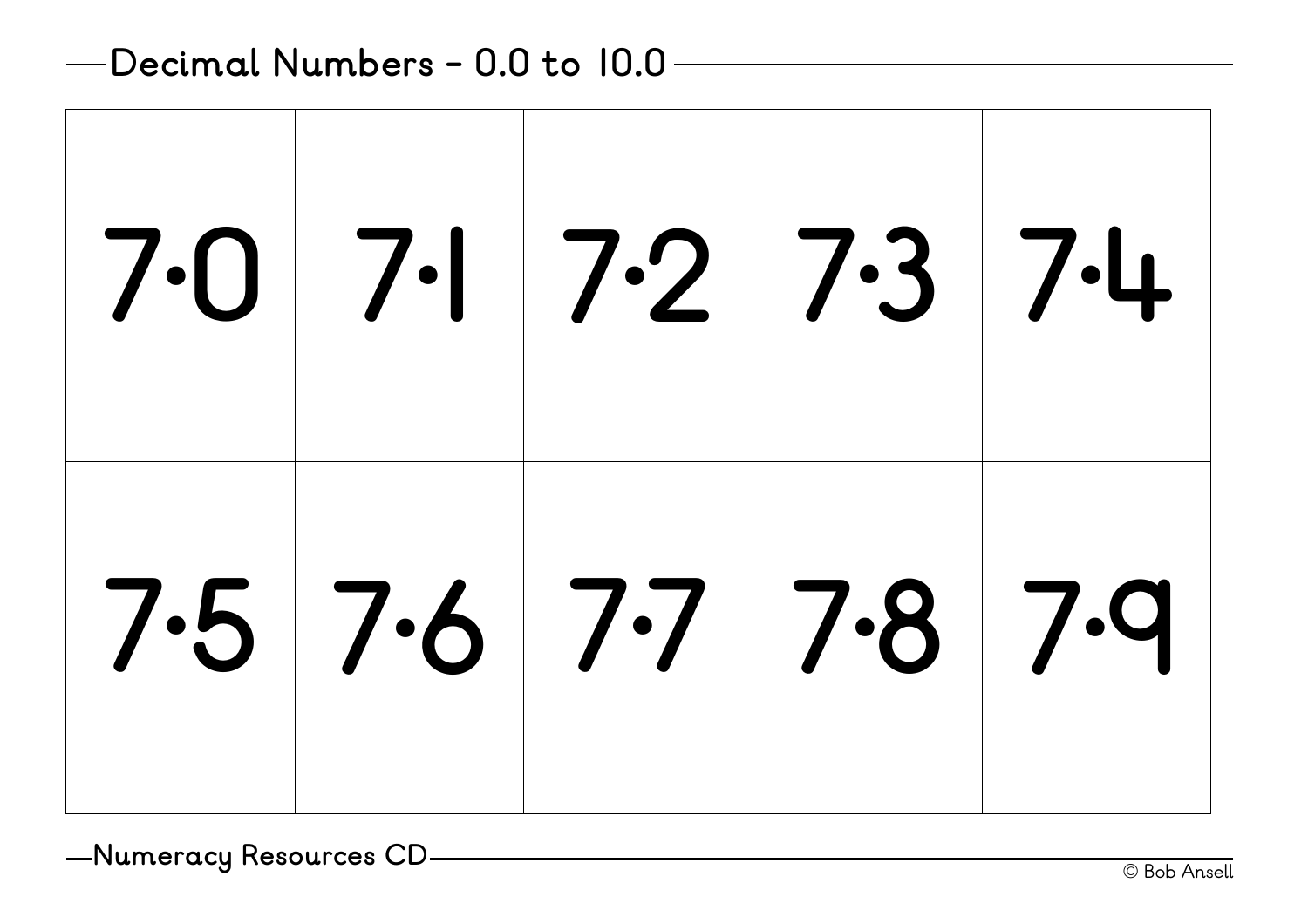| 80 81 82 83 84      |  |  |
|---------------------|--|--|
| 8.5 8.6 8.7 8.8 8.9 |  |  |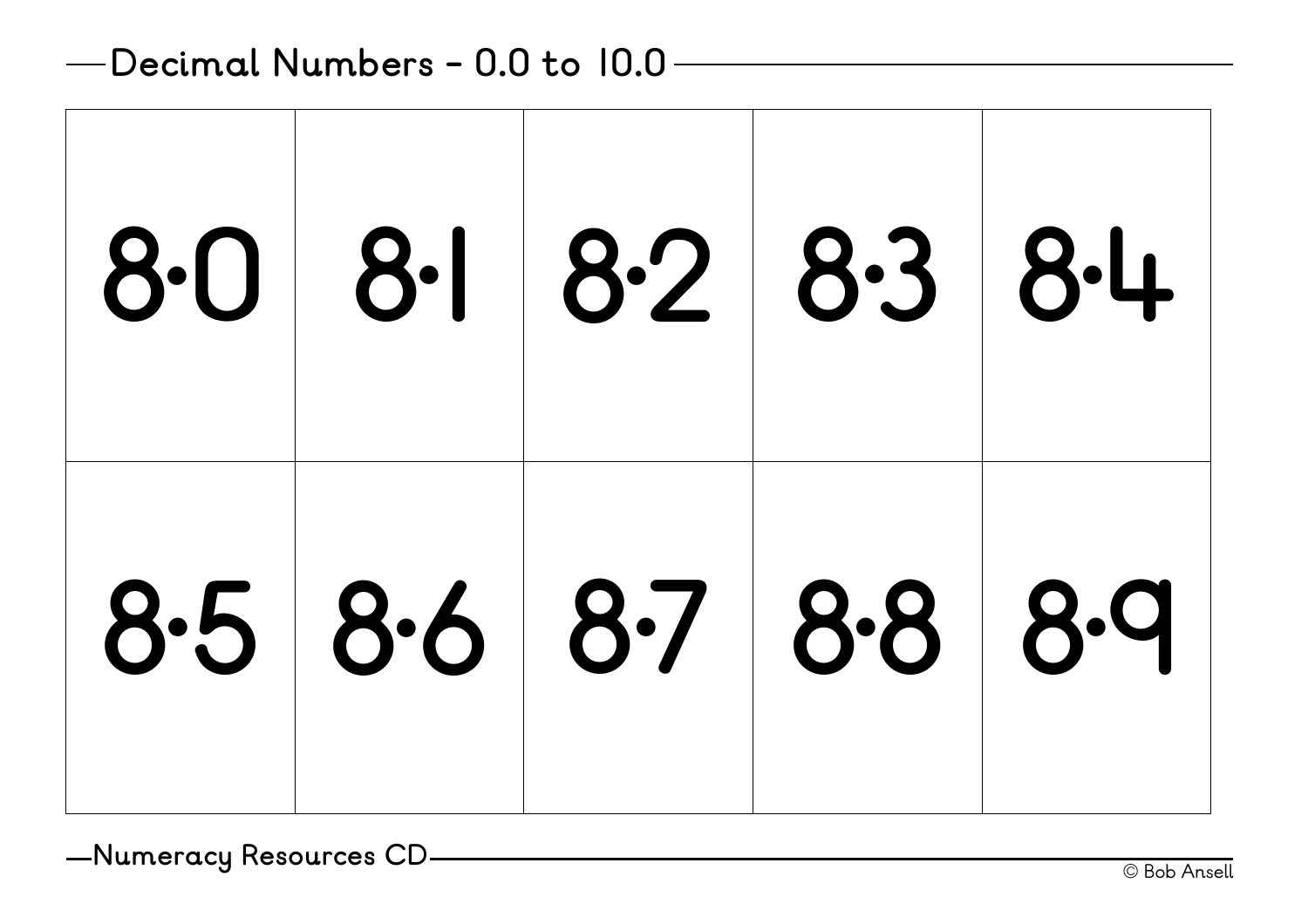|  | 9.0 9.1 9.2 9.3 9.4 |                     |
|--|---------------------|---------------------|
|  |                     | 9.5 9.6 9.7 9.8 9.9 |